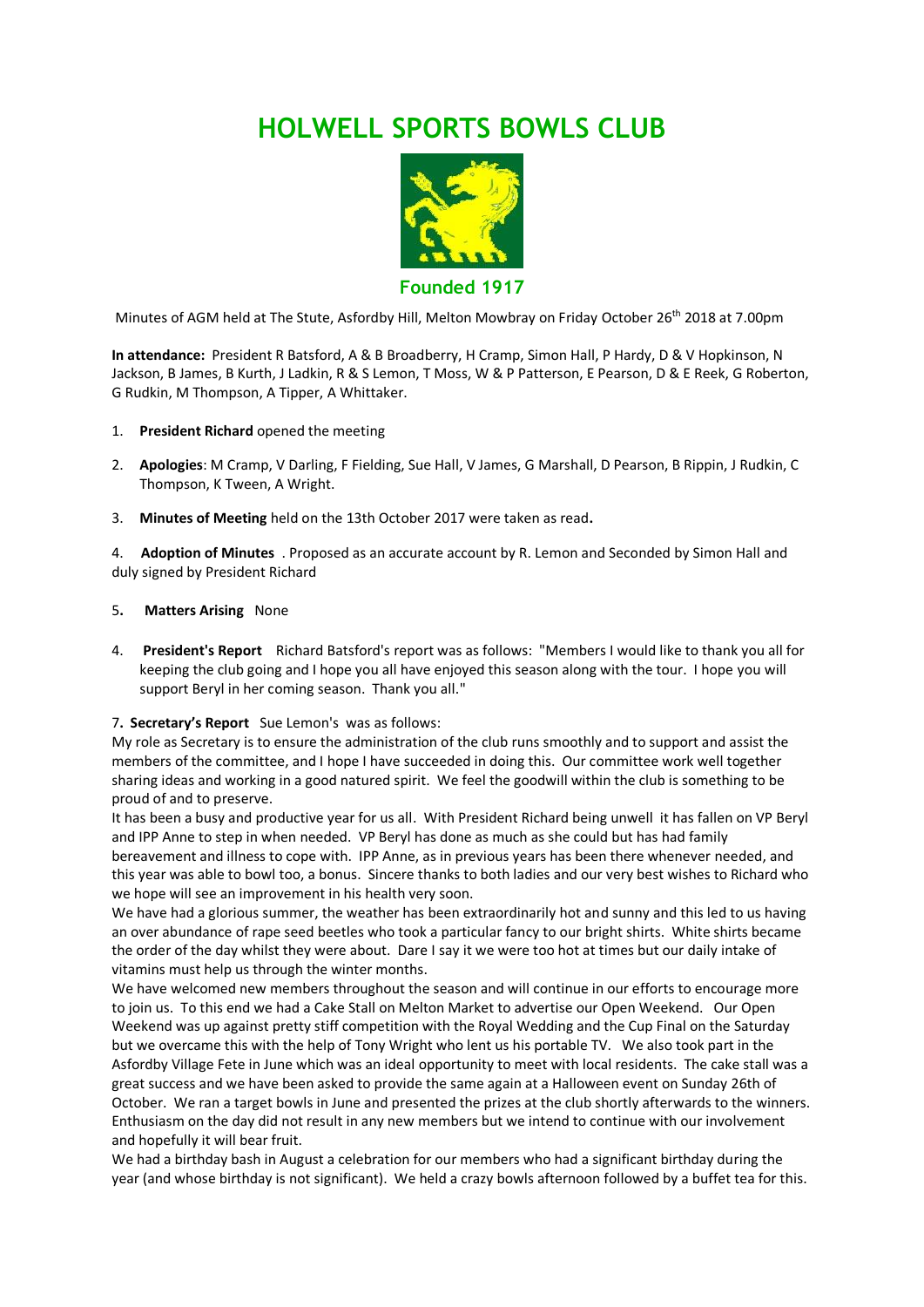Cliff Thompson made us two pieces of equipment to add to our collection - many thanks Cliff. The afternoon was such a success we intend to have another during our open weekend next year.

President's Day was held without Richard. VP Beryl and the committee ensured the day went ahead and was hailed a success. I was unable to attend so I cannot give a firsthand account.

Due to Richard's illness our tour was bereft of a President. Club members and friends enjoyed 4 days in Somerset before visiting Chippenham Park who had brought a touring team to Holwell in May. Friendly games were played against Winscombe, Burnham on Sea and Nailsea with non bowlers able to take in local sights and amenities whilst the games were played and everyone had the opportunity to drive through the Cheddar Gorge. Thanks to everyone who came and took part so happily.

We have had a number of members unable to play due to health reasons, family Illness and bereavement and missed them on the Green. Richard our President, Beryl our incoming President, Tony Wright, Barry Claypole, Leon and Tina Dawson, and Alan Graves. Brian Rippin has also been unwell in recent weeks along with Reg Freeman's daughter Julie. We were so saddened by the loss of Reg Freeman a much loved member and friend, and we were proud to provide a guard of honour at his funeral. Especially we think of Margaret his wife who has had so much to cope with since his death and Julie's illness.

On a happier note we have welcomed Pauline and Bill Patterson, Viv and Byron James, Angela Hardy, Eddie Pearson, Ian Pritchett, Josie and Geoff Rudkin, Jordan Butcher, Tim Warrener, Glen Roberton and Vince Darling to the club.

Those of you attending tonight will have missed Frank Fielding. When I phoned to speak to him yesterday I found that he had been admitted to hospital however his grandson Oliver is hopeful he will be well enough to return home very soon.

Presentation Night on the 19th of October was a well attended evening attracting 40 guests....well 39 as Sue Hall was unable to come as she was unwell. VP Beryl as host and Arthur Broadberry as Master of Ceremonies ably assisted by Anne Whittaker ensured the evening ran smoothly and the raffle at the end of the evening raised £91 for the Club - your contributions were very much appreciated. Live music followed the presentations provided by U3A Generation Gap and once again was a great success. The group said we were the best audience they have and enjoyed the evening as much as we did with some very questionable humour being thrown in from time to time. The catering was done by Joe Breward, as Sara Groom was on holiday, and was excellent.

I want to thank President Richard and all the committee members for all their help and support throughout the year. A special thank you to Anne Whittaker who has been so helpful and always with a smile......ready to assist when President Richard was unable to be with us, including marking the finals... I would also like to thank Sue Hall and Alan Tipper who have been my right arm on a lot of occasions. Our green keeping team (The Monday Club) are a focus of my attention during the season and I know how much work they do as I am Bob's wife.... thanks to them all. They and the committee pull so well together and long may it continue. Thanks everyone!

#### 8. **Treasurers Report**:

Simon Hall was as follows: Balance Sheet attached.

The Club account balance was £4143.78 on 31 October 2017. The account balance as of 24 October 2018 was £6395.53. These figures do not include the final bill for putting the green to bed which is likely to be in the region of £1000. We are likely therefore to finish the season with a balance above £5000.

Income and expenditure for this period is summarised in the following table. Transactions have been grouped into categories for ease of presentation but detail is available for anyone interested or with a specific query. Notes on some categories are appended.

It is useful to note that match day teas, social events, bar and raffle produced 54% of club income compared with 32% from member subscriptions, which emphasises the importance of the social side of the club. Maintaining the green and clubhouse costs around 50% of club funds and therefore maintaining membership numbers and participation in matches and social events is essential to the health of the club. CATEGORY NOTES

- 1) SOCIAL EVENTS Skittles evening, Birthday Bash, Quiz night, Round Robin Comp, Fish & Chip Supper etc
- 2) MISCELLANEOUS INCOME includes Cake Stalls, Donations as well as £250 from the Bowls development fund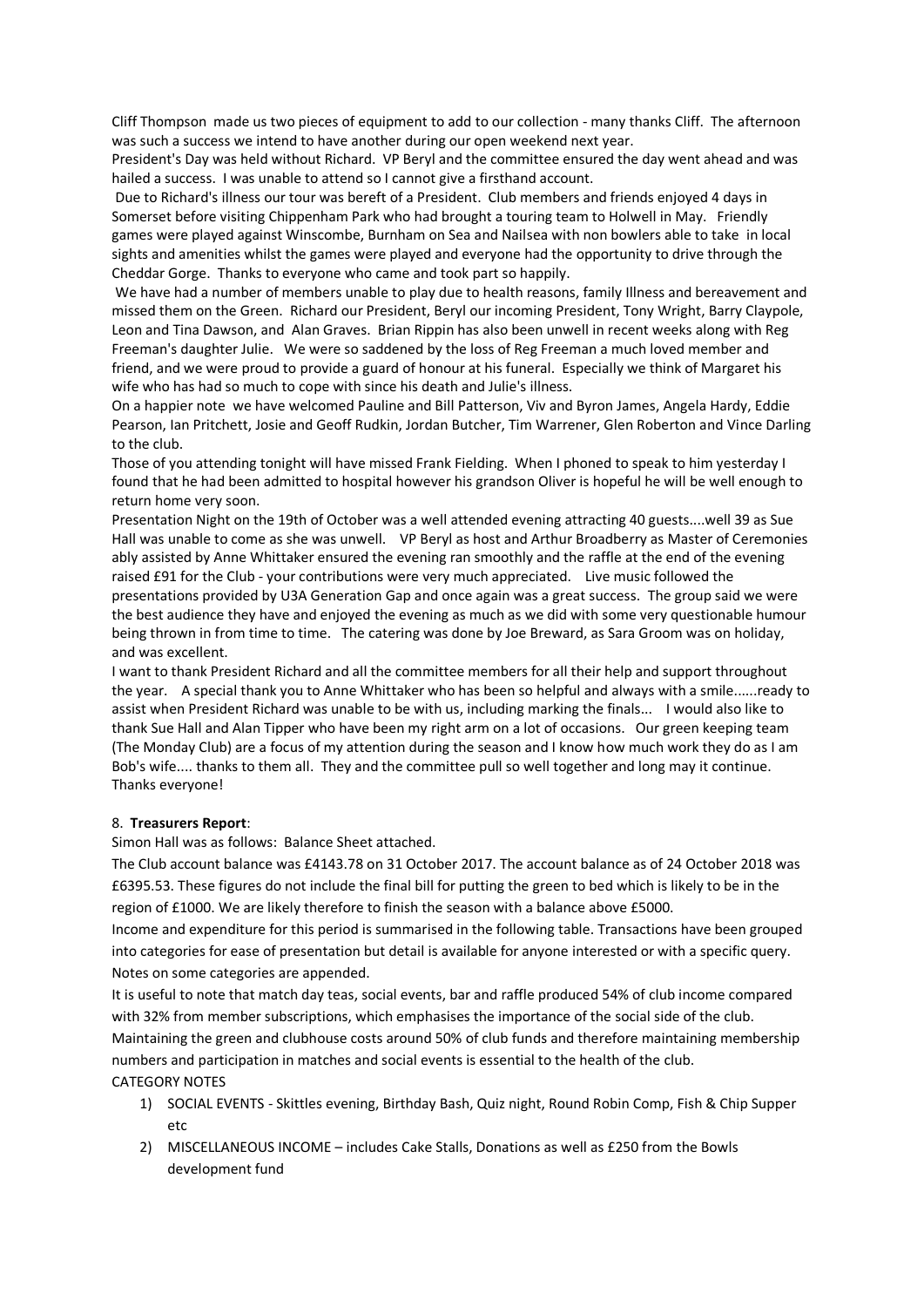- 3) GREEN UPKEEP I have included water as most of this goes on the green. The final figure for green maintenance will be around £3000 which will approximately 50% of club expenditure
- 4) ELECTRICITY Appears high but includes 2017 bill which was not paid till this year. There were no questions and the balance sheet was accepted.

#### 9. **Fixture Secretary Report**:

**Ladies** -The Fixtures Secretary Anne Whittaker's report read as follows: " I am still trying to sort out all the 2019 Fixtures and hope to get them out next week."

**Men** -The Fixtures Secretary Sue Lemon's report read as follows:" We had 14 Saturday Fixtures, 4 Sunday Fixtures which included the Greenwood Cup, and 10 Mid Week Fixtures which included the Chippenham Park Touring Team. The first week of the season was busy but after that it evened out. We also had 6 Melton Triples League Fixtures and 4 Kings Cup. In addition we held a Round Robin Competition, The Alec Whittaker Trophy and a Crazy Bowls afternoon on a Saturday.

We have introduced a Saturday Home and a Saturday away captain to reduce the work load for one individual and to help each other out to cover games.

We are experiencing difficulty with our mid week fixtures as several have had to be cancelled as we did not have enough players. The clubs we play against ask for numbers no later than a week before the game and we have not been in the position to respond despite the availability sheets being on display for up to a month before. The reason for the week's notice is outside catering requirements and it something we as a club must be aware of and do something about.

We can reduce the mid week games from 9 to 7 by playing St James and Abbey Park on a biannual fixture rather than home and away in the same season. As Fixture Secretary I would like to know how our members feel about this? *A discussion followed and it was agreed to try to reduce the games as suggested.*

The mid week captain's position has no nomination. Ken who has done a sterling job this year but is unable to stand for personal reasons although he is willing to help if available. If there is someone out there who feel they would like to get involved please say so. *No response.*

The Club has had success at County level this year with Chris Rodgers winning the County Four Wood Singles. We intend to enter a team for the Men's Double Rink and the Greenwood Cup in 2019 the first a National Competition the second a County Competition."

10. **Competition Secretary Report**: Anne Whittaker's report was as follows: "Beryl and I were pleased the way most of the competitions went. We've enjoyed doing it for the past two years and we wish all the best to the next Competition Secretary."

11. **Green Keeper Report**: Bob Lemon said it had been a difficult summer with the hot weather but we got through. Our contractor was late with the end of season renovations but we hope all ok for next year." He thanked all the green helpers for their help.

12. **Saturday Captain Report**: Saturday Captain (Away) Sue Hall reported read as follows:

"This has been my second year as Captain, in my third year of membership with Holwell Sport BC. It has been a steep learning curve although with the team commoradary and commitment from club members it has been a rewarding time.....though not in results....we've only won one game!! But we've had lots of fun, discovering parts of Leicestershire and eating nice food. 2019 is a new season and the only way is UP! There have been no cancelled matches due to the weather or lack of players (occasionally with help from the opposing team) and I'd like to thank everyone that signed up to play. It makes a captain's life a whole lot easier. It's great to have a reserve list too, so I'd also like to thank everyone who offers to play "if absolutely necessary" ...Glenise..."Have sandwiches will travel"

Thank you to the people that offer to drive as well. Less people are willing to drive long distances so you are a real blessing and truly appreciated. Just a note to say that the travel sweet tins will continue next year. If you have any particlur faves please let me know. Thank you everyone"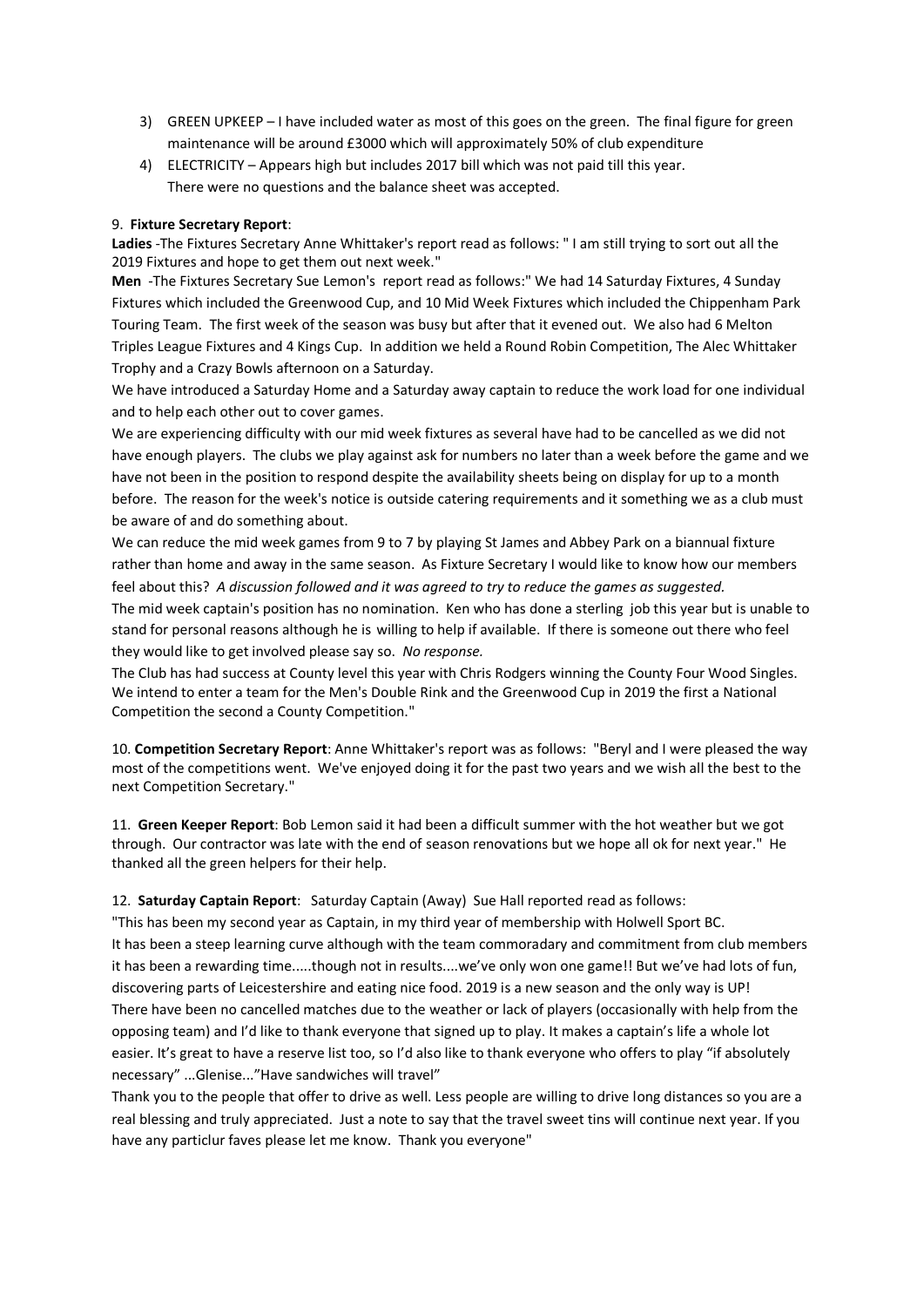#### **Saturday Captain (Home)** Dennis Hopkinson reported:

8 Home matches. First game cancelled with Syston due to rain, 6 matches played in the glorious sunshine we had this year. Last match played in drizzle. The green played well all season.

I would like to thank all players new and old who helped to make it an enjoyable season even though we lost more games than won.

**Club Captain. Melton Triples and Kings Cup League**: Sue Lemon reported "The teams representing the club were runners up in the Melton Triples with Oakham taking the title. Tony Wright was unable to continue as captain after his health declined and Bob and Sue took his place doing the selection and providing refreshments for the remaining games. Thanks to all the players who came forward. Newer players certainly benefitted from playing with the more experienced."

13. **Mid Week Captain Report:** Ken Tween was unable to attend the meeting. He had enjoyed his year but had found it frustrating when he could not get sufficient players in time to confirm the games with the opposition. He reported he felt the Fixture Secretary Report had covered his main concerns.

14. **Ladies Captain Report**: Jean Ladkin's report read as follows " We played nine games this year. The first two were cancelled. We won 3 and lost 6.

I would like to thank everyone and put their names down which is a big help. I was able to give £277.75 to the club raised from the games.

We collected £37.64 from the Ladies Sale Table which paid for the drinks for the Green keepers. I have a balance of £7.65 for the start of next year."

#### 15. **Sunday Captain Report**:

The game against Grimsby Touring Team went ahead. Arthur will no longer be organising the tour but the team will be back again next year. The games with Belvoir Vale and Stanton were cancelled, the latter due to bad weather.

#### 16. **Bar Manager's Report**: Alan reported

Alan spoke on behalf of Tony who was unable to attend the meeting. A total of £801 profit from the bar during the year. Down on last year but the club did not have the celebration games which increase bar usage. Alan said he had done a stock take and any items which would go out of date he would repackage for raffle prizes at the presentation evening.

#### 17. **Social Committee Report:** Anne Whittaker's report read as follows "

"We had quite a few things going on this year. We had a cake stall at Asfordby Summer Fete which Glenise, myself and Jean manning the stall. Sue Lemon, Alan Tipper and helpers organised Target Bowls.

Janet and Tom Reynolds organised a Quiz Night at the Bowls Club with a supper and it went very well. The Birthday Bash went very well with a lovely buffet afterwards.

We also had a Quiz Night at the Stute but not many people attended. It was on the Saturday after we came back off tour.

Tomorrow Saturday 27th of October 12 noon to 4.00 pm Jean, Alan and myself are at the Asfordby Village Hall with a cake stall. Thanks to all of you who are making cakes."

#### 18. **County Delegates Reports**

**Gent's Delegate Report:** Arthur Broadberry said that there was nothing to report.

#### **Ladies Delegate Report** Sue's report read:

" Both myself and Glenise Marshall have had County games this year. We have also had more success in the county comps succeeding to win a round or two before being knocked out. It would be lovely if more ladies from the club would consider playing in County Competitions to gain more experience. There will be an entry in the Unbadged Double Rink in the coming season and in the Benevolent."

#### 19. **Life Membership Award:** None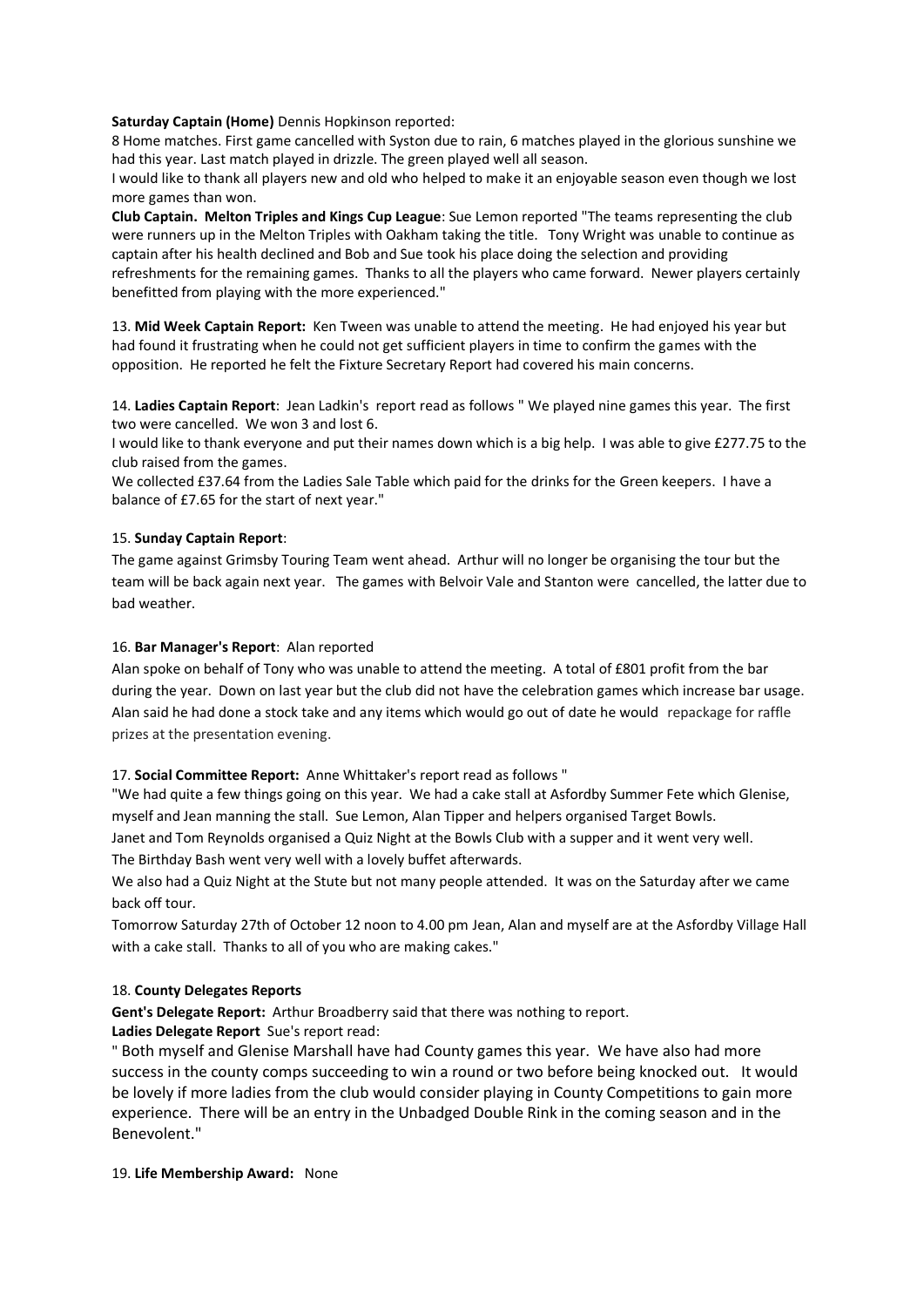#### 21. **Election of Officers**: All Offices were declared vacant:

### 22. **Immediate Past President Anne asked for a Nomination as President.** Beryl Kurth Proposed by Sue Lemon and Seconded by Bob Lemon. Beryl assumed the Chair.

#### **The following Officers were appointed on bloc.**

| Position                                 | Officer                 | Proposer         | Seconded                |
|------------------------------------------|-------------------------|------------------|-------------------------|
| *President                               | Beryl Kurth             | Sue Lemon        | Robert Lemon            |
| *Vice President                          | Arthur Broadberry       | Alan Tipper      | Anne Whittaker          |
| *Secretary                               | Sue Lemon               | Alan Tipper      | Dennis Hopkinson        |
| *Financial Secretary                     | Simon Hall              | Alan Tipper      | <b>Glenise Marshall</b> |
| *Fixture Sec. Men                        | Sue Lemon               | Janet Reynolds   | Anne Whittaker          |
| *Fixture Sec. Ladies                     | Anne Whittaker          | Viv Hopkinson    | <b>Glenise Marshall</b> |
| *Saturday Captain(H)                     | Dennis Hopkinson        | Alan Tipper      | Cliff Thompson          |
| *Saturday Captain (A)                    | Sue Hall                | Anne Whittaker   | Sue Lemon               |
| *Vice Captain<br>Melton 3s and Kings Cup | Arthur Broadberry       | Sue Lemon        | Alan Tipper             |
| *Ladies Captain                          | Jean Ladkin             | Janet Reynolds   | Viv Hopkinson           |
| Ladies Vice Captain                      | Janet Reynolds          | Jean Ladkin      | <b>Glenise Marshall</b> |
| *LCB Delegate Ladies                     | Sue Lemon               | Jean Ladkin      | <b>Glenise Marshall</b> |
| *LCB Delegate Men                        | Arthur Broadberry       | Alan Tipper      | Dennis Hopkinson        |
| *Mid Week Captain                        |                         |                  |                         |
| *Sunday Captain                          | Anne Whittaker          | Jean Ladkin      | <b>Glenise Marshall</b> |
| *Competition Sec.                        | <b>Byron James</b>      | Alan Tipper      | Anne Whittaker          |
| *Green keeper                            | <b>Bob Lemon</b>        | Dennis Hopkinson | Alan Tipper             |
| *Bar Manager                             | Alan Tipper             | Janet Reynolds   | Jean Ladkin             |
| Assistant Bar Man.                       | Viv Hopkinson           | Cliff Thompson   | Dennis Hopkinson        |
| *Safeguarding Officer/                   | <b>Glenise Marshall</b> | Alan Tipper      | Jean Ladkin             |
| <b>Welfare Officer</b>                   | Mel Bass                | Sue Lemon        | <b>Bob Lemon</b>        |
| <b>Stute Representative</b>              | David Reek              | Sue Lemon        | <b>Bob Lemon</b>        |
| *Immediate Past Pres.                    | <b>Richard Batsford</b> |                  |                         |

Committee Members highlighted by \*

#### 23.**Incoming President's Remarks**:

Beryl said she was looking forward to being President again for the coming year and thanked everyone for the nomination. She said she hoped we all get on ok.

24. **Honorarium:** Status Quo.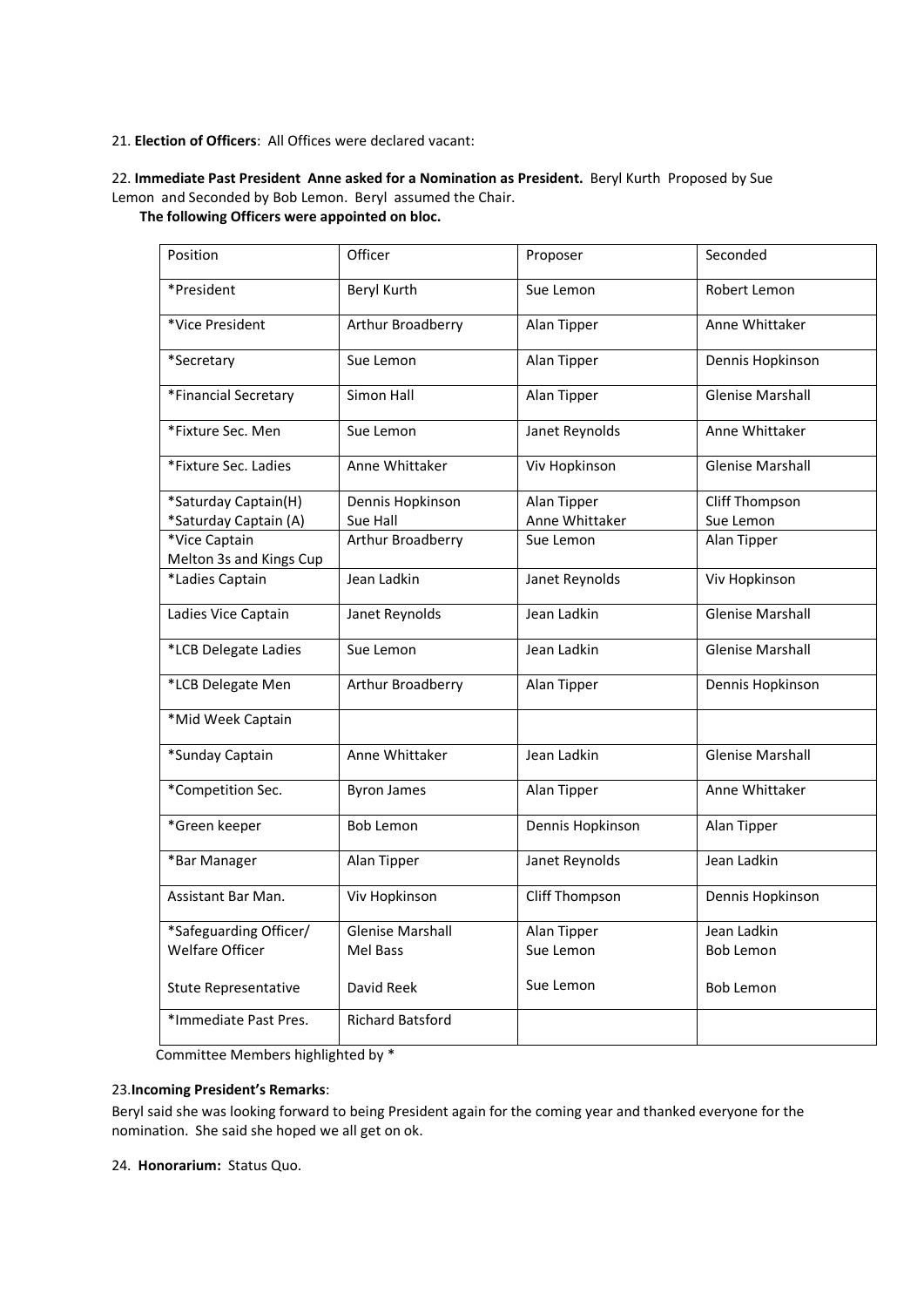#### 25. **A**.**O.C.B.**

- a. Signing on Night 1st March 2019 -7pm to 9pm. Raffle prizes needed.
- b. First full Committee Meeting Monday 21st January 2019 at 9.30am at Melton and District IBC. Sue to book. AP Sue
- c. Presentation Night 2018 Friday 18th October, 7pm for 7.30pm. Room confirmed Catering TBA *Additional following AGM to ensure we had catering for the Presentation Night the date has been changed to 20th September 2019, room and catering confirmed.*
- d. Byron said that a notice board to display the competitions was needed outside the club as members were unable to access the current boards if the club was not being used. He also said that a letter box was needed for the competition cards to be placed following a game for the Competition Secretary. He went on to say that he felt it was important that play by dates are met and that he would be ensuring that this was the case in the coming season.
- e. Byron asked that priority be given to club members when invitations were sent out for the President's Tour. President Beryl said that this would be the case.
- f. Harold Cramp suggested a Men v Women game. This would be considered by the committee for the closing of the green.
- g. Time and Date of AGM 2019, 7.00pm Friday October 11th at Holwell Sports BC*,* Asfordby Hill, Melton Mowbray.

There being no further business the Meeting closed at 8.10pm.